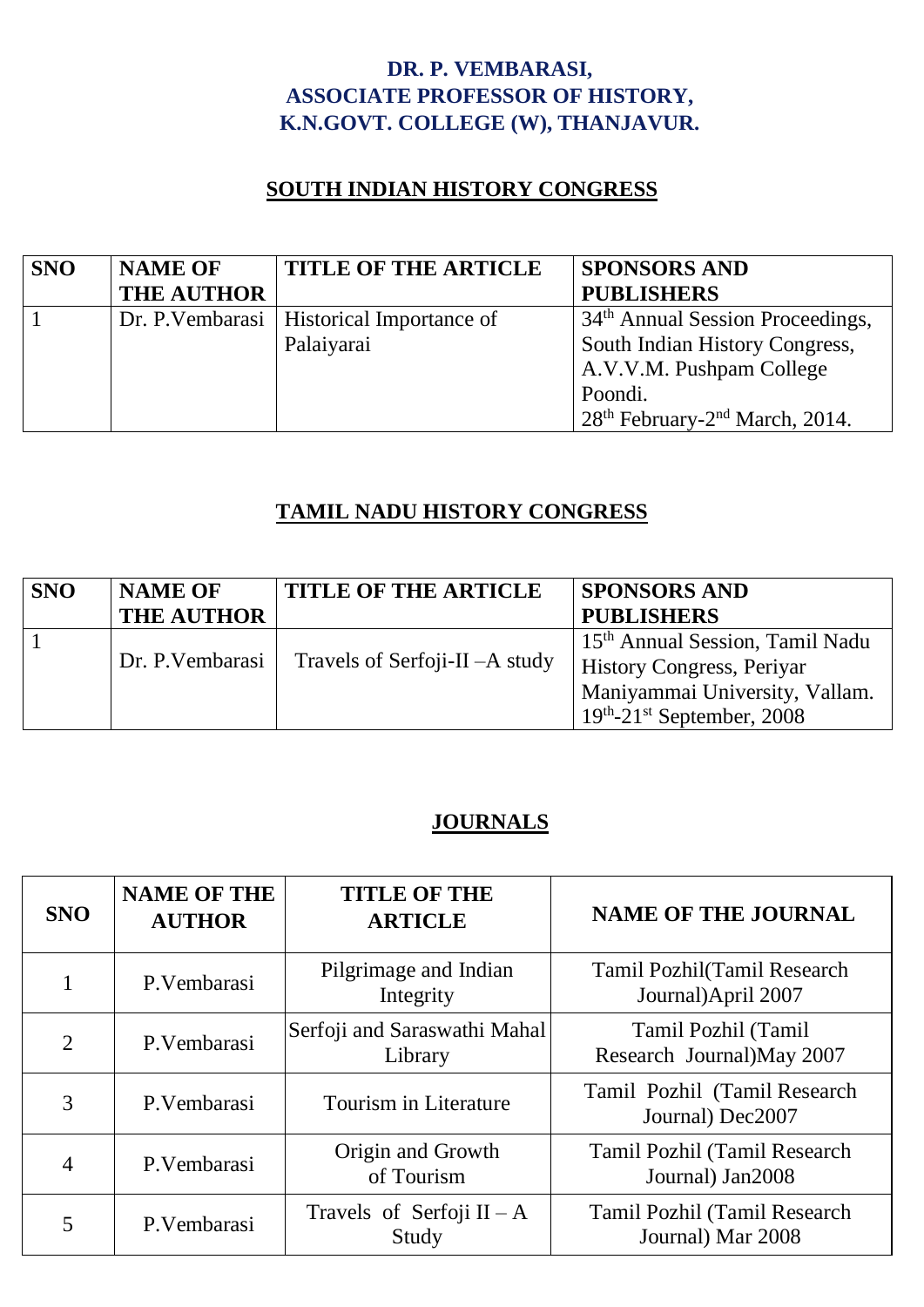| 6      | P. Vembarasi   | Significance of Rameswaram                         | Tamil Pozhil (Tamil Research<br>Journal) Mar 2008                |
|--------|----------------|----------------------------------------------------|------------------------------------------------------------------|
| $\tau$ | Dr.P.Vembarasi | Raja Serfoji II in Tanjore<br><b>History</b>       | Senthamil National Journal May 2009                              |
| 8      | Dr.P.Vembarasi | Pilgrimage of Raja Serfoji II<br>$- A$ Study       | Senthamil National Journal May 2009                              |
| 9      | Dr.P.Vembarasi | Rameswaram in Historical<br>Perspectives           | Senthamil National Journal May 2009                              |
| 10     | Dr.P.Vembarasi | Progress of Science under<br><b>Ancient Greeks</b> | Scientific Tamil State, published by<br>Government of Tamil Nadu |

# **INTERNATIONAL SEMINARS**

| <b>SNO</b>     | <b>NAME OF THE</b> | <b>TITLE OF THE</b>               | <b>SPONSORS AND</b>             |
|----------------|--------------------|-----------------------------------|---------------------------------|
|                | <b>AUTHOR</b>      | <b>ARTICLE</b>                    | <b>PUBLISHERS</b>               |
| 1              | Dr. P. Vembarasi   | Serfoji-II in Thanjavur           | Tamilayya Kalvi Kalagam, ADM    |
|                |                    | <b>History</b>                    | College, Nagapatinam. May-      |
|                |                    |                                   | 2009.                           |
| $\overline{2}$ | Dr. P. Vembarasi   | Religious Tours of Serfoji-       | Pondicherry University. 2009.   |
|                |                    | $\mathbf{I}$                      | ISBN: 978-81-907733             |
| 3              | Dr. P. Vembarasi   | Kasi and Rameshwara               | Madurai Kamaraj University.     |
|                |                    | pilgrimage by Serfoji-II          | <b>March 2010.</b>              |
|                |                    |                                   | ISBN: 978-81-910214-0-0         |
| $\overline{4}$ | Dr. P. Vembarasi   | <b>Contributions of Christian</b> | Bishop Heber College, Trichy.   |
|                |                    | <b>Missionaries to Tamil</b>      | May 2010.                       |
|                |                    | Language and Tamil                | ISBN: 978-93-807-01-7           |
|                |                    | country.                          |                                 |
| 5              | Dr. P. Vembarasi   | A study of Kasi and               | Tamil University, Thanjavur.    |
|                |                    | Rameshwara pilgrimage by          | March, 8 <sup>th</sup> 2017.    |
|                |                    | Serfoji-II                        |                                 |
| 6              | Dr. P. Vembarasi   | <b>Tamils and Environment</b>     | Saraswati Mahal Library,        |
|                |                    |                                   | Thanjavur.2018                  |
|                |                    |                                   | ISBN: 978-93-8534-32-2          |
| 7              | Dr. P. Vembarasi   | Thoondu Thavavilaku               | K.N.G. Arts College, Thanjavur. |
|                |                    | Thilagavathiyar $- A$ study       | March $7th$ & $8th$ , 2019.     |
|                |                    |                                   | ISBN: 978-81-938884-0-7         |

# **NATIONAL SEMINARS**

| <b>SNO</b> | <b>NAME OF THE</b> | <b>TITLE OF THE</b> | <b>SPONSORS AND</b> |
|------------|--------------------|---------------------|---------------------|
|            | <b>AUTHOR</b>      | <b>ARTICLE</b>      | <b>PUBLISHERS</b>   |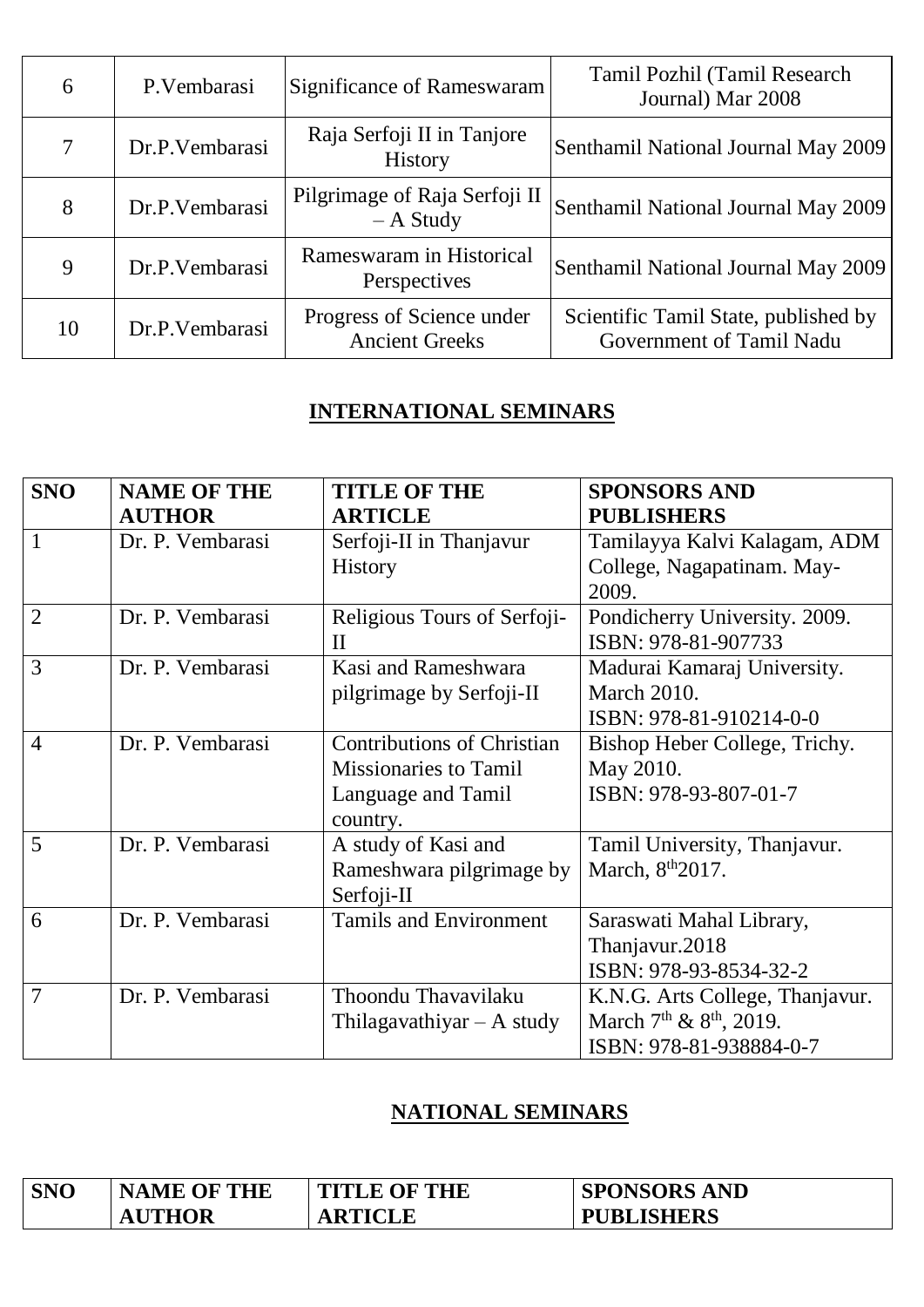|                | Dr. P. Vembarasi | <b>Greek Science</b>         | All India Scientific Tamil Society |
|----------------|------------------|------------------------------|------------------------------------|
|                |                  |                              | and Tamil University, Thanjavur.   |
|                |                  |                              | September 2009.                    |
|                |                  |                              | ISBN: 978-81-7090-389-5            |
| $\overline{2}$ | Dr. P. Vembarasi | History and Evolution of     | Annamalai University,              |
|                |                  | Human Rights.                | Chidambaram.                       |
|                |                  |                              | 9th November, 2009                 |
| 3              | Dr. P. Vembarasi | Bio-diversity and its        | Department of Economics,           |
|                |                  | Conservation                 | K.N.G.A college (W), Thanjavur.    |
|                |                  |                              | Feburuary-2010.                    |
|                |                  |                              | ISBN: 978-93-8236-18-6             |
| $\overline{4}$ | Dr. P. Vembarasi | Trade in Sangam Literature   | Tamil University, Thanjavur.       |
|                |                  |                              | <b>March 2010.</b>                 |
| 5              | Dr. P. Vembarasi | Conservation of Bio-         | Tamil University, Thanjavur.       |
|                |                  | diversity                    | March 2011.                        |
| 6              | Dr. P. Vembarasi | Serfoji-II's contribution to | All India Scientific Tamil Society |
|                |                  | Medicine – A study           | and Tamil University, Thanjavur-   |
|                |                  |                              | December-2017.                     |
|                |                  |                              | ISBN: 978-81-921531-7-9            |

#### **REGIONAL SEMINARS**

| <b>SNO</b>     | <b>NAME OF THE</b> | <b>TITLE OF THE</b>             | <b>SPONSORS AND</b>             |
|----------------|--------------------|---------------------------------|---------------------------------|
|                | <b>AUTHOR</b>      | <b>ARTICLE</b>                  | <b>PUBLISHERS</b>               |
|                | Dr. P. Vembarasi   | The Role of Serfoji-II in       | Department of Rare Paper        |
|                |                    | <b>Thanjavur History</b>        | Manuscripts,                    |
|                |                    |                                 | Tamil University, Thanjavur.    |
|                |                    |                                 | 4 <sup>th</sup> December, 2008. |
| $\overline{2}$ | Dr. P. Vembarasi   | Sembiyan Mahadevi's             | Sculpture Department,           |
|                |                    | contribution to Chola Art       | Tamil University, Thanjavur.    |
|                |                    |                                 | 9 <sup>th</sup> March, 2010.    |
| 3              | Dr. P. Vembarasi   | <b>Trade Guilds of Medieval</b> | Department of Maritime History  |
|                |                    | Period                          | and Marine Archaeology,         |
|                |                    |                                 | Tamil University, Thanjavur,    |
|                |                    |                                 | 19th & 20th March, 2010.        |
| $\overline{4}$ | Dr. P. Vembarasi   | Sapthamadars at                 | Sculpture Department,           |
|                |                    | Sri Denupurishwarar temple      | Tamil University, Thanjavur.    |
|                |                    | , Pattishvaram.                 | 8 <sup>th</sup> March, 2011.    |